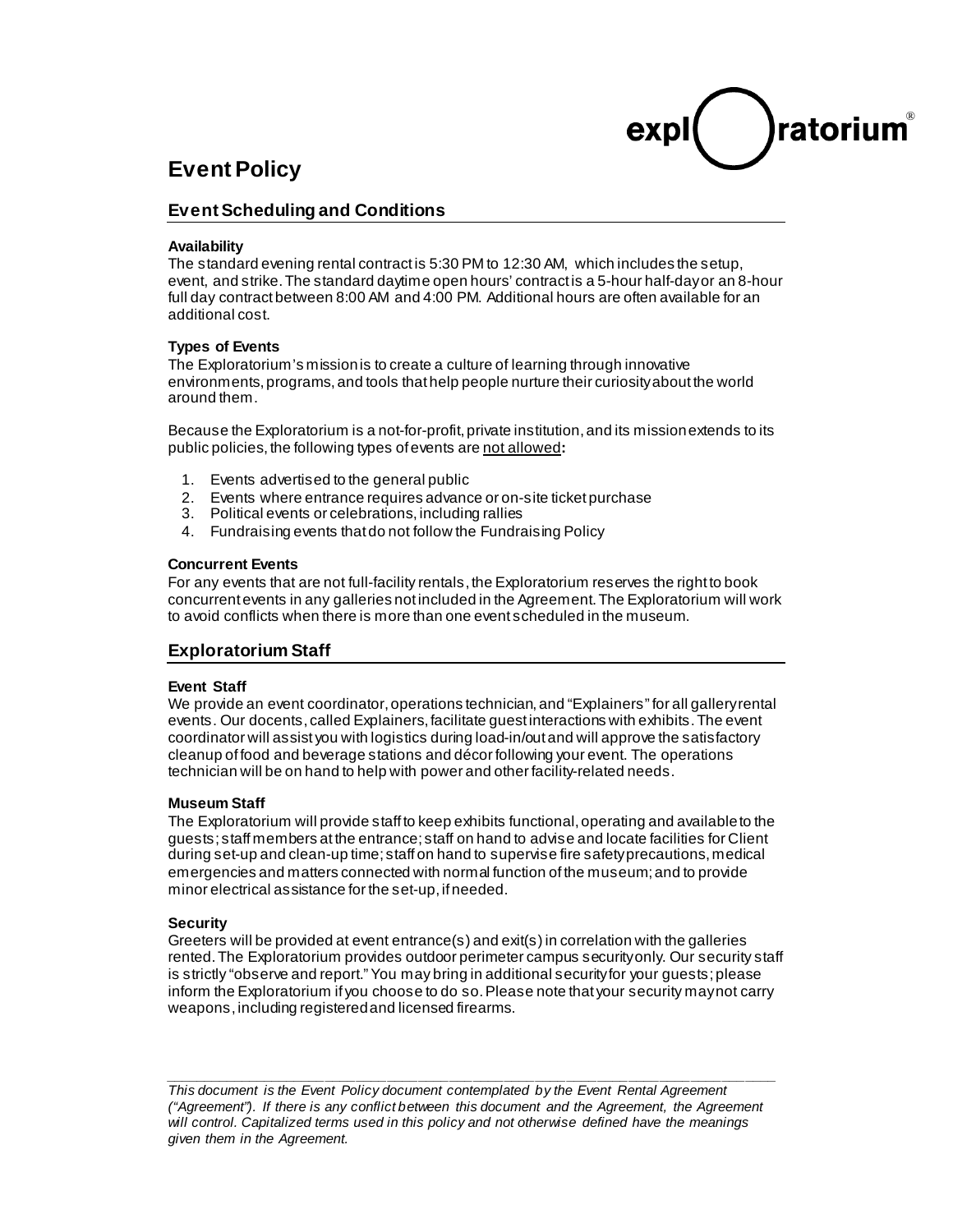## ratoriu

2

#### **Exploratorium Approvals**

#### **Logistics Plan**

The Exploratorium must approve specific plans involving event timelines, caterers, musicians, florists, and all décor, including sound, plants, and lighting schemes. Approval must also be given for positioning of tables, bars, musicians, etc., and any special needs that the Client may have. All requests for planning must be received by the Exploratorium by no later than 3 weeks prior to the event. Please note that plans requiring permits from the Port of San Francisco may require a longer lead time.

#### **Exhibit Moves**

We feel that the value of an event experience at the Exploratorium lies in the integrity of our exhibits. Many of our exhibits are delicately balanced, difficult to move, or permanently placed. For these reasons, we are hesitant to move our exhibits and are only able to relocate select exhibits to accommodate event layouts. Your Exploratorium contact will be happy to identify which exhibits in your gallery are considered moveable. Nothing should be taped, tied, nailed or otherwise attached to or in front of the exhibits, graphics, walls, floor, or furniture.

The temporary exhibit schedule is available upon request and may be adjusted by the Exploratorium at any time without advance notice. The Exploratorium considers its machine shop, new media lab and life sciences lab to be working exhibits and the presence of staff performing their jobs during the event is possible. The Exploratorium anticipates there will be no interference with the event.

#### **Food and Beverages**

#### **Caterers**

The Exploratorium requires the use of approved caterers for all events. No outside caterers may be used. The approved food and beverage caterers offer a variety of menus and price ranges. Each caterer is familiar with our venue, policies and procedures, and carries our required insurance, health permits, and liquor liability insurance.

#### **Drop Off Orders for Daytime Events**

You are welcome to bring food with you or arrange in advance to have food delivered to the Exploratorium. When having food delivered, please place the order prior to the date of the event. We would appreciate it if you can also email a confirmation of the order to your Exploratorium contact, so we may be prepared for the delivery. Plan to meet the delivery person at the Front Desk. Exploratorium staff are unable to accept deliveries on your behalf. Exploratorium does not have a refrigerator available for event use. Please plan to bring an ice chest to keep things cool. If bringing a cooler, keep in mind that we cannot store coolers or perishable items once your event has concluded. Alcoholic beverages are not permitted with drop off orders.

#### **Alcohol Policy**

The Exploratorium's list of approved caterers includes those offering beverage service options. Any alcohol must be poured by a licensed, insured bartender. Although a bartending service will manage the distribution of alcohol, the Client is ultimately responsible for the safety of all its invitees, guests, agents, or subcontractors, including for the distribution of alcohol. Absolutely no alcohol may be served to minors. The Exploratorium reserves the right to confiscate alcohol and any illegal substances from underage attendees and contact the appropriate authorities if deemed necessary.

*This document is the Event Policy document contemplated by the Event Rental Agreement ("Agreement"). If there is any conflict between this document and the Agreement, the Agreement will control. Capitalized terms used in this policy and not otherwise defined have the meanings given them in the Agreement.*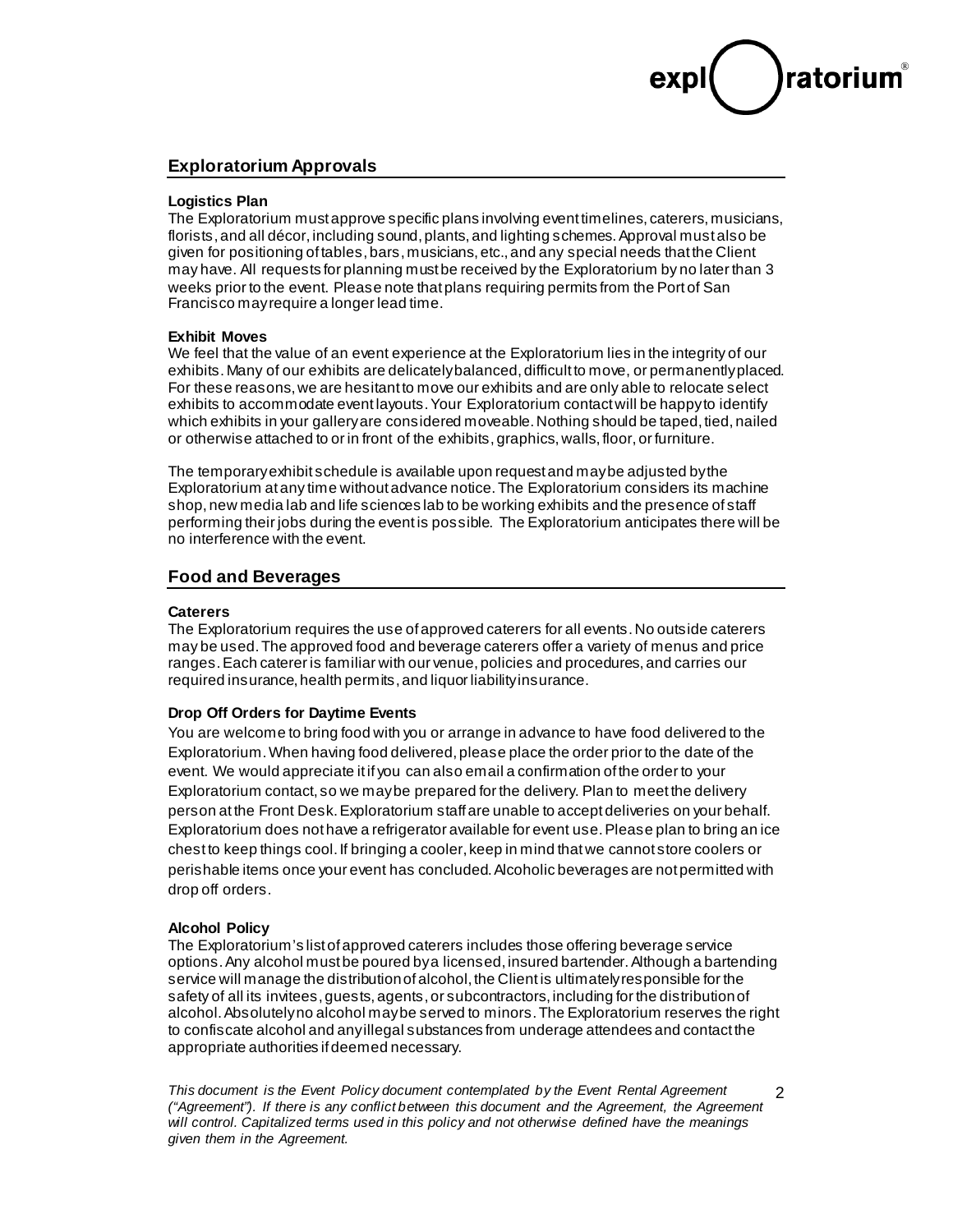

Curiosity Catering owns the liquor license for the Pier 15 venue. If you wish to use other caterers or bar caterers from our list to serve liquor, they will need to do a one-night buy out of the liquor license for a \$1,000 fee at least 21 days in advance of your event. This increases to \$1,500 if within the 21-day timeframe.

#### **Parking and Transportation**

#### **Parking**

There is ample parking available for guests in nearby unaffiliated paid parking lots. Please note that there is no parking after 12:00am at the metered parking on The Embarcadero. Client is responsible for checking parking availability.

#### **Transportation**

Client or guests, not Exploratorium, will be responsible for arranging transportation.For bus transportation, please inquire with your Exploratorium contact for the approved bus route and drop off locations.

#### **Client-provided Personnel**

#### **On-site Representatives**

Clientwill ensure that one of its representatives will remain on site at all times during the event, from set-up to the end of clean-up. An Exploratorium representative will also be on site during that period.

#### **Medical Personnel**

For groups of 1,800 or more Client must provide a medical van on-site

#### **Event Set-up**

#### **Deliveries**

Deliveries may be made no earlier than the day of the event, unless previously arranged with the Exploratorium. Deliveries must be stored in the catering space provided. Exploratorium can accept, but not unload, unpack, check or count any supplies or equipment delivered. Exploratorium will store deliveries from time of drop off to time of pick up, subject to space availability. Exploratorium cannot store large boxes or equipment.

#### **Signage**

All signage must be free standing. Client may not hang signage or other props from the roof of Exploratorium. Client may not place its own signage with logos outside the museum.

#### **Decorations**

Clientwill be responsible for setting up all decorations, rental equipment, tables and chairs, and other items. Clientwill ensure that all exits remain clear at all times and all emergency exit signs are not obstructed from view. No nails, staples, tape or any form of adhesives may be used on walls, floors, or any other parts of Exploratorium.Clientwill complyand is responsible for ensuring that its vendors and guests comply,with these guidelines.

Decorations that are **not** permitted include:

- Helium Balloons
- Flower petals
- Fog or Haze Machines
- **Glitter**
- Confetti
- Feather Boas
- Rice (throw ing)
- **Stickers**

*This document is the Event Policy document contemplated by the Event Rental Agreement ("Agreement"). If there is any conflict between this document and the Agreement, the Agreement will control. Capitalized terms used in this policy and not otherwise defined have the meanings given them in the Agreement.*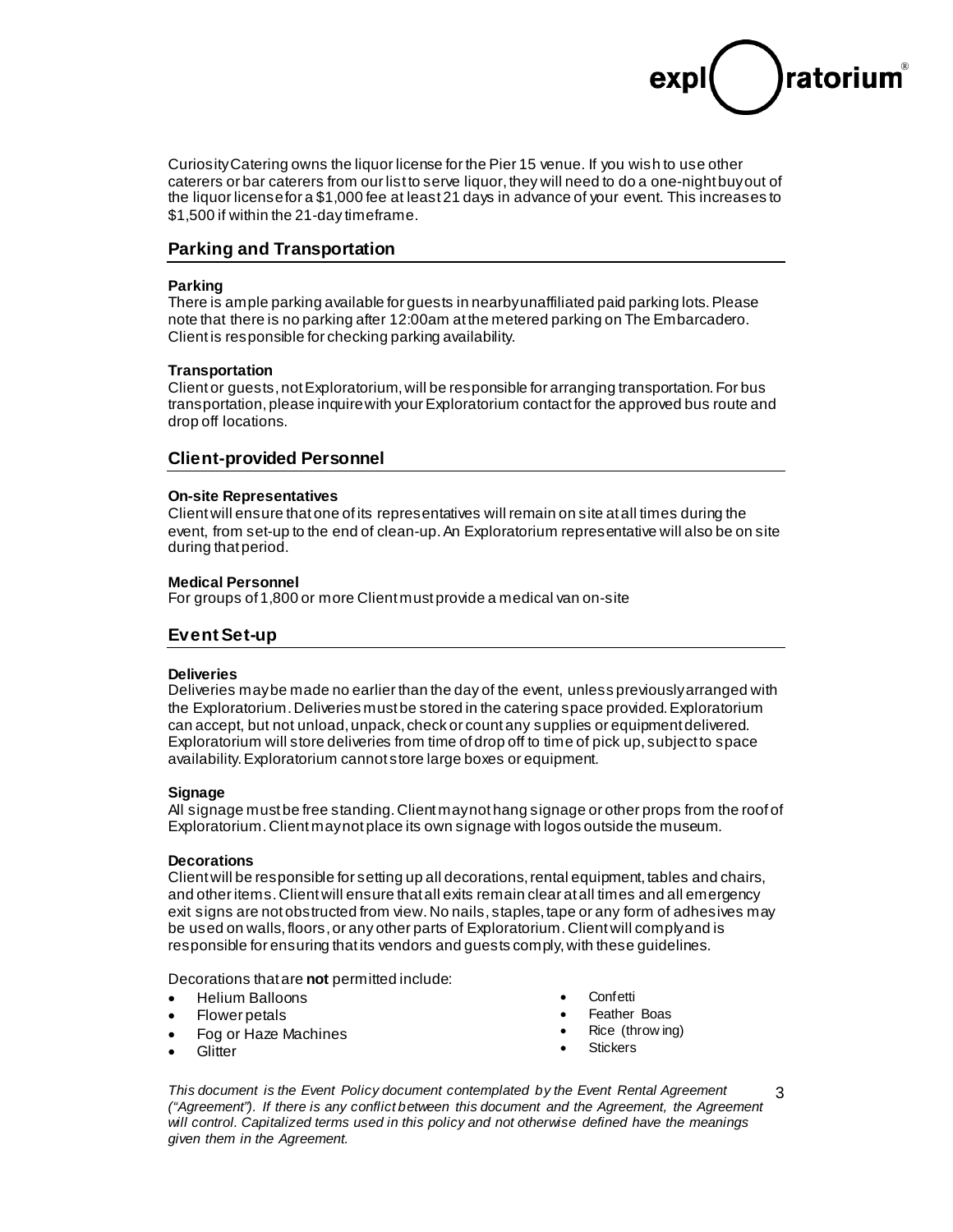#### **Cleanup and Load-out**

#### **Cleanup**

Clientwill complete all clean-up activities by the clean-up end time set out in the Agreement or incur additional fees. Client must vacate and return the event rental area to its initial condition. The event rental area and event prep areas should be bussed for stray plates, glasses, etc. All debris and garbage should be bagged and removed from the premises. Caterers are to provide cleaning materials and must supply extra trash and recycling containers. Any food or liquids on the floor must be swept or mopped up. All trash, recycling, compost (including flowers, decor, etc.) must be removed from the premises on the night of the event.

Cleanup is subject to the approval of the event coordinator. After an event, we ask that the catering wrap-up crew be out promptly so we can secure the building.

#### **Load-Out**

Clientwill take down and remove all items brought into the Exploratorium by Client.All decorations, promotional materials, supplies, décor, etc., must be removed immediately following the event. There will be a charge for equipment that is not removed from the Exploratorium post-event. Exploratorium is not responsible for any materials left behind as provided in the Agreement. If Client or catering teams go past the contracted load out time, Clientwill be charged additional hours as provided in the Agreement.

#### **Equipment Return**

Clientwill return to the Exploratorium any equipment supplied by the Exploratorium in the condition in which the Exploratorium made it available. Clientwill be responsible for shipment and return of any equipment it brought into the Exploratorium.

#### **Add-on Equipment**

#### **Power**

Galleries (Central, East, and Observatory) contain company switches, which are available for additional event power. Company switches require special tie-in cables and may only be used by approved lighting or AV vendors. Tie in cables are available for an additional fee, please refer to the Add-On Sheet.

All vendors must notify the Exploratorium oftheir power needs prior to the event. While we can accommodate most requests, we may ask that you provide a generator. The museum does not provide extension cords or other equipment, and we require that any cables on the floor be safely covered and taped using gaffers tape.

#### **Lighting**

The Exploratorium has LED Lighting Packages available in the Ticketing, Crossroads, West, Central and East Galleries. Please refer to the Add-On Sheet for pricing and reserve through your Exploratorium contact. We often will still suggest a lighting vendor be brought in for specific food and beverage lighting, pin spots, pattern washes, etc.

#### **Music/Sound**

All entertainment, stage, and speaker placement must be approved by the Exploratorium at least 3 weeks prior to the event. Any amplified music is subject to volume control at the discretion of the event coordinator.Please refer to the Agreement for music licensing information. Sound systems are available in select galleries. Please refer to the Add-On Sheet.

#### **Internet**

Basic wireless access is provided free of charge. The speed of this network is constrained to give priority to our private wired and wireless networks. A private wired connection can be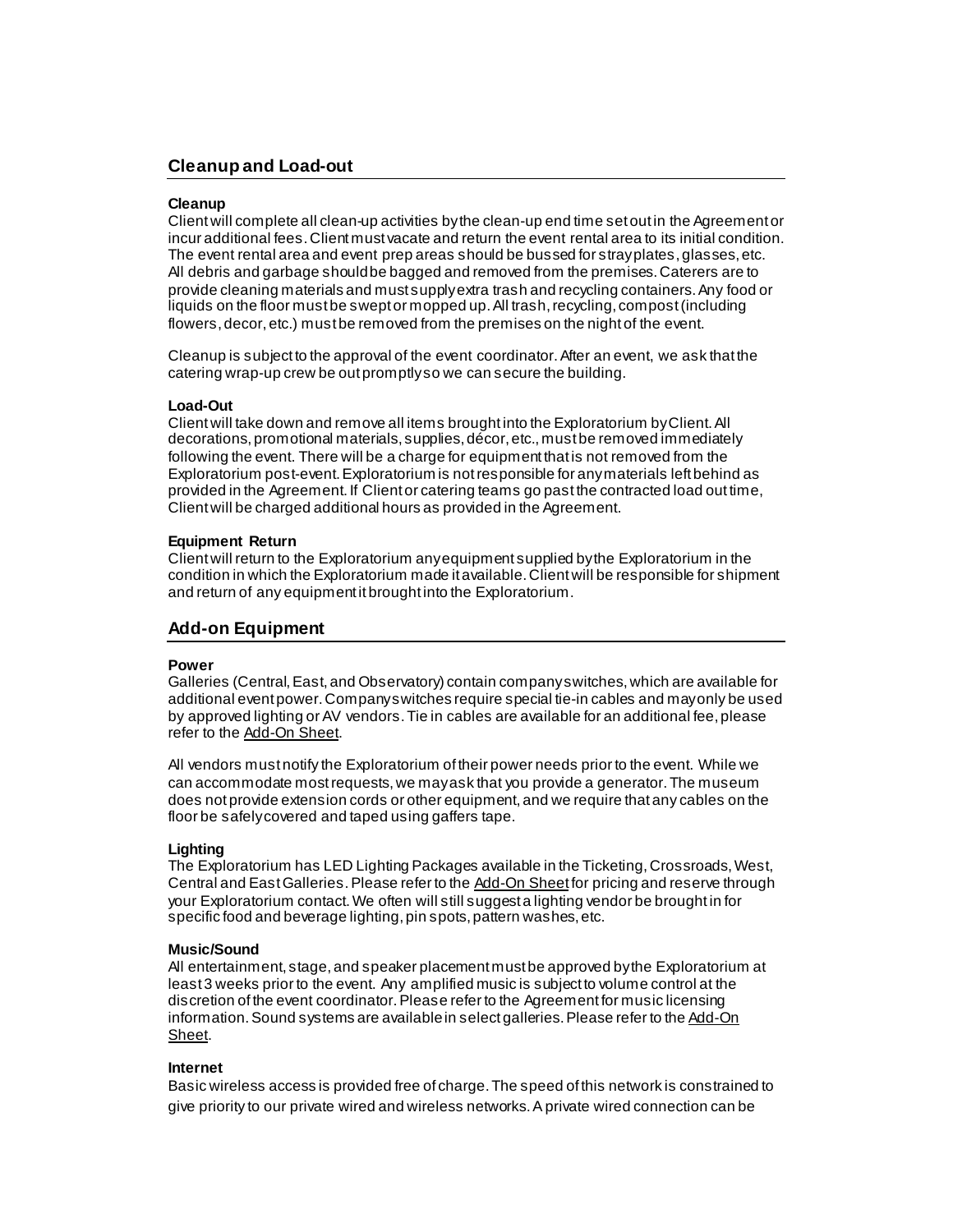arranged for \$1,000 for the duration of the event. The bandwidth is unmetered and is up to 100 Mbits/s upload and download. This will suffice for an HD streaming application generally, to a third party stream provider, like Livecast or uCast. A private wireless connection can be arranged in advance with Exploratorium for an additional charge, please refer to the Add-On Sheet.

#### **Other Available Spaces**

#### **Museum Admission for Daytime Events**

Guests may visit the museum floor before or after the daytime event, during open hours, generally from 10:00 AM to 5:00 PM Wednesdays through Sundays. Summer hours and holidays may also include open Mondays and Tuesdays. Evening events do not include daytime admission.

#### **Museum Admission for Thursday Evening Events**

Guests may visit the museum floor before or after the event, during After Dark open hours from 6:00 PM to 10:00 PM on Thursday nights.

#### **Tactile Dome**

The Tactile Dome can be reserved for evening events that include the West Gallery. Please inquire with the Exploratorium for availability and refer to the Add-On Sheet. If booking your event within 3 months, the Tactile Dome could already be reserved for other guests.

#### **Museum Stores**

The Exploratorium has two museum stores that are generallyclosed during your closed-hours evening event, unless contracted to be open. The large store is along the Embarcadero and the small store is in the Crossroads (part of the Central Gallery rental). Please refer to the Add-On Sheet for pricing.

#### **Café Area**

SeaGlass Restaurant and Seismic Joint Cafe are private concessions owned and operated by Curiosity Catering. Either of these spaces could be concurrently rented during your event. Use of these areas as part of your event must be arranged directly through the Exploratorium. Please be advised that use of the sink, counters, and kitchen area by other caterers is not permitted.

#### **Port Activities and Permits**

#### **Ship Berthing on East End of Pier**

The Exploratorium at Pier 15 is located on Port of San Francisco property in the midst of the maritime operations of the city. As such, the Port of San Francisco reserves the right to berth vessels on the east apron of the piers. In the event that the Port of San Francisco assigns a Navy vessel to berth on the east end of the pier, the Port of San Francisco reserves the right to close all access to the East Apron and limited portions of the Pier 15 South Apron. While such berthing's are a relatively rare occurrence, please note that events will proceed as scheduled with normal cancellation penalties in place. Options to buy out the ship berthing are available with approval. Please reach out to the Exploratorium and reference the Add-On Sheet.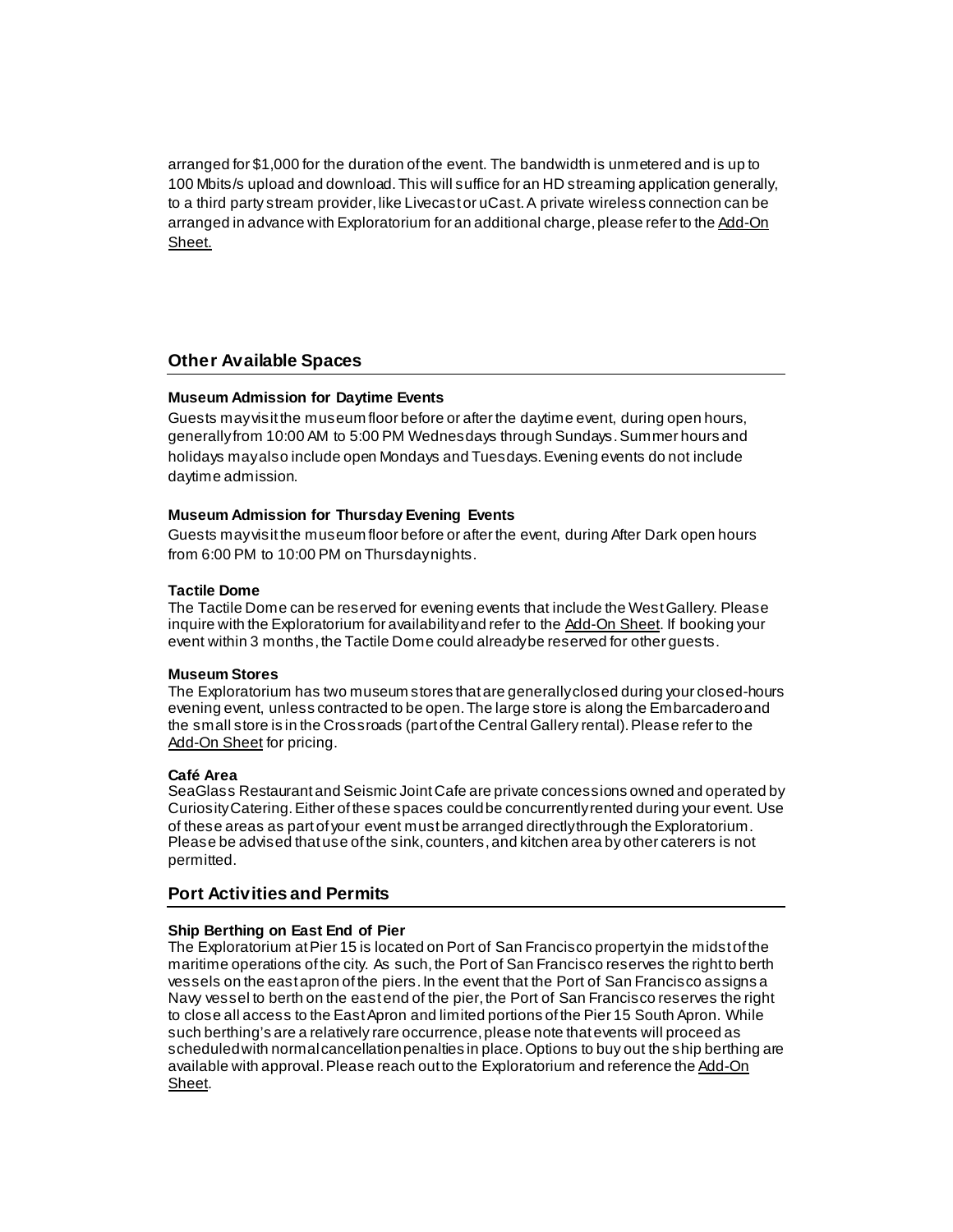#### **Port and Fire Permits**

Client may need to acquire fire or port permits in accordance with the Agreement. Please discuss any exterior event plans with the Exploratorium to determine whether a special event permits will be required and please consult the Port's permit website for additional information on permits - <u><https://sfport.com/permit-services-faqs></u>.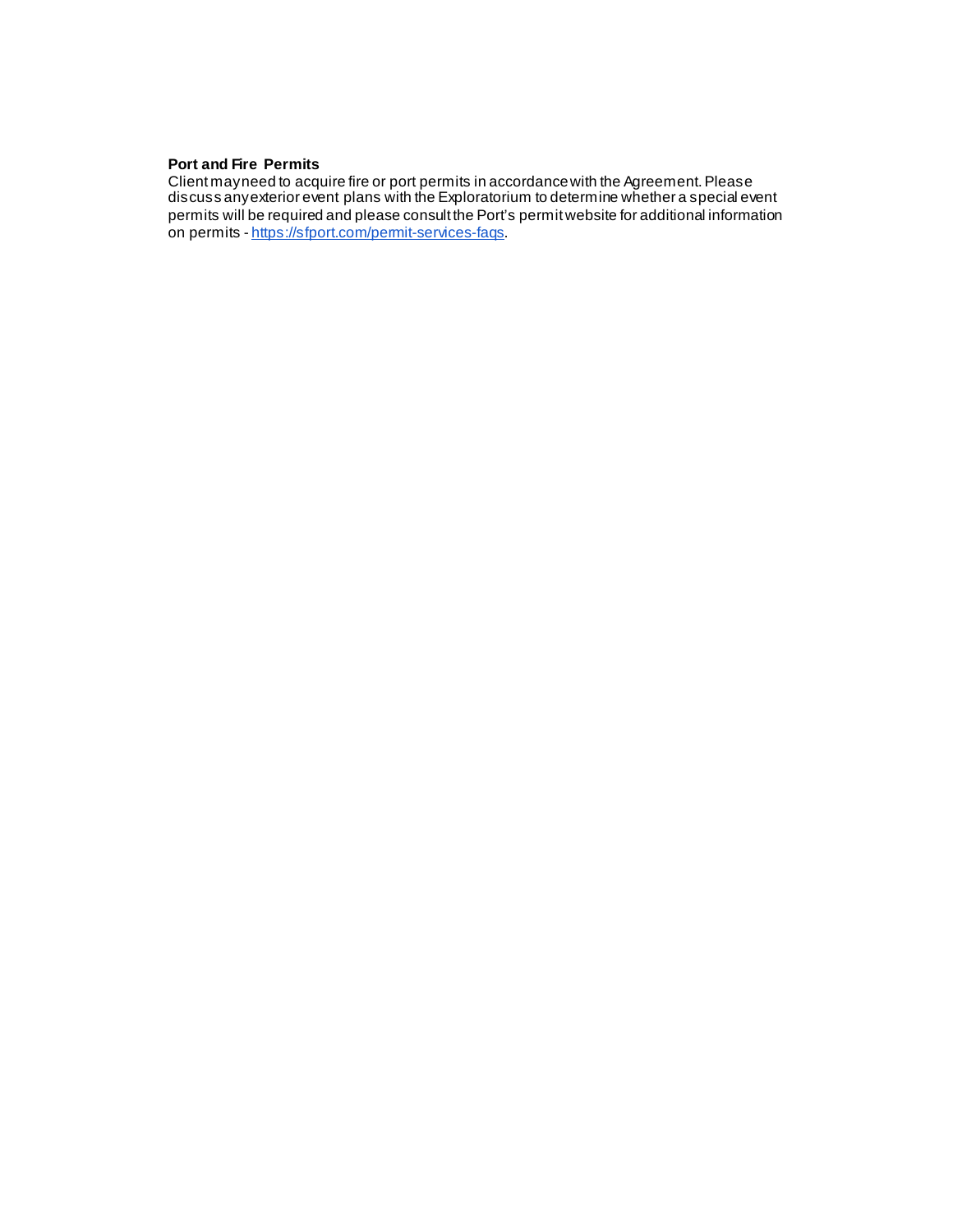### **Insurance Requirements**

#### **General**

The Exploratorium requires certificates of insurance from the client, caterers, and all vendors that evidence the following coverages:

- \$1,000,000 General Liability
- \$1,000,000 Automobile Liability
- \$5,000,000 Umbrella Liability (Client and Caterer Only)
- \$1,000,000 Workers Compensation

For personal milestone events (such as weddings, birthdays, etc.), the client only needs to provide the below, while all other vendors still need to provide the above.

• \$1,000,000 General Liability

Clientwill notify Exploratorium immediately of any cancellation or changes in such coverage before the date of the Event.

#### **Beverage Services**

In the event that the client, its caterer, or any other vendor uses a beverage service, the beverage service must carry comprehensive general liability insurance, including liquor liability with a limit of liability not less than \$1,000,000, and the Client or caterer must carry host liquor liability coverage as a part of its general liability insurance.

#### **Insurance Certificates**

The Exploratorium, The City and County of San Francisco, The San Francisco Port Commission and Their Officers, Agents, Employees and Representatives should be listed under the Description of Operations as additional insured with (the client or vendor's insurance) to be:

- primary and non-contributory
- include the additional insured endorsement
- include the waiver of subrogation

The Certificate Holder should list: "Exploratorium, Pier 15/Pier 17, San Francisco CA 94111"

Certificates of insurance should either refer to the specific event date or include the following description: "This additional insured coverage applies to any and all events held at the Exploratorium."

Please ensure you also provide the **Endorsement Pages** with all certificates.

Certificates of insurance can be sent to Amy Adkins, Director of Museum Rentals, via regular mail to: The Exploratorium, Piers 15/17, San Francisco, CA 94111, by email to [events@exploratorium.edu](mailto:events@exploratorium.edu)

All insurance certificates must be received at least three weeks in advance of the event.